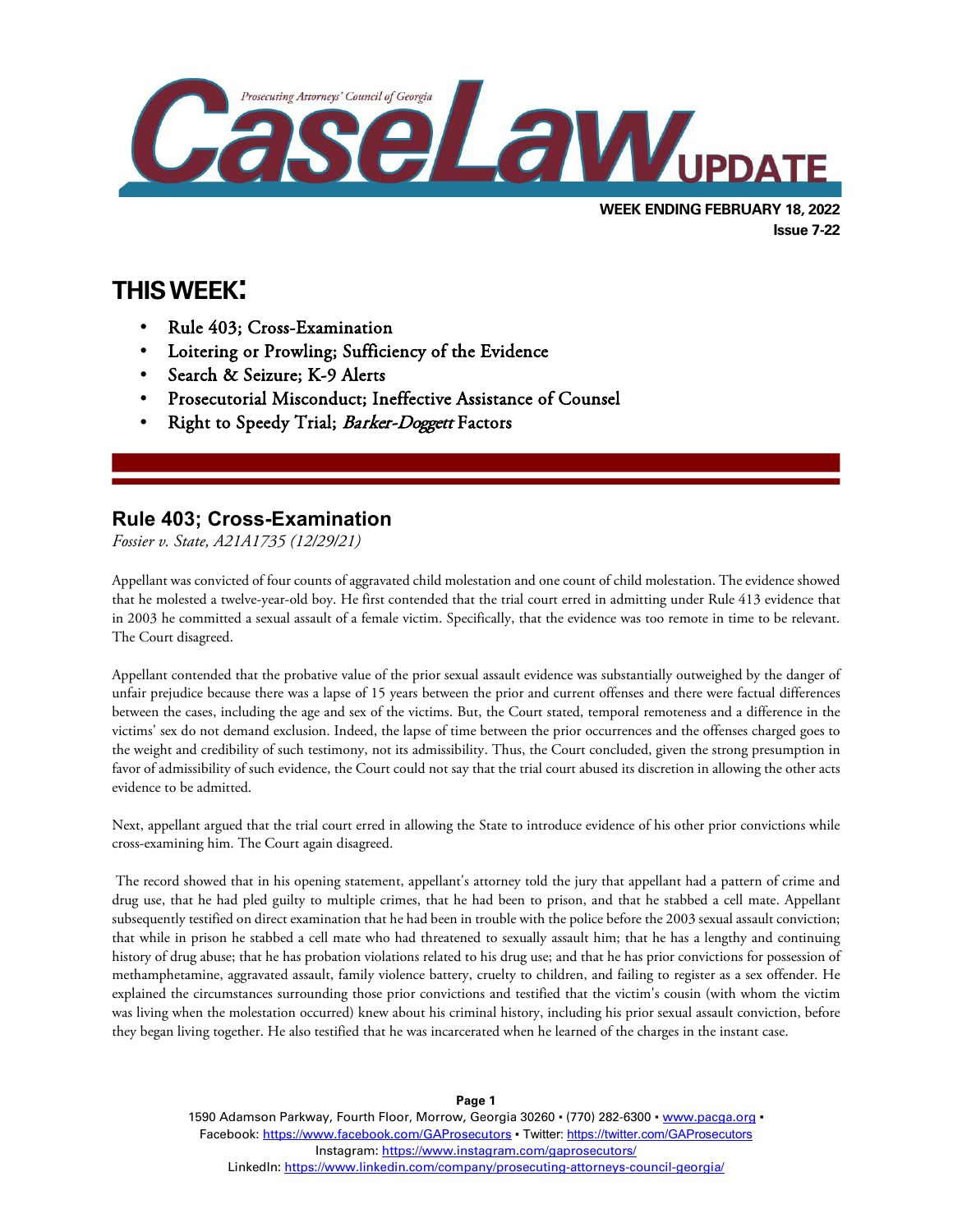

The Court stated that the prosecution, like any other party, has the right to conduct a thorough and sifting cross-examination and to pursue the specifics of a topic the defendant introduced. Thus, when a defendant testifies and admits prior criminal conduct, the State is authorized to fully explore the issue on cross-examination. Therefore, the Court concluded, given appellant's admission of his extensive criminal history, the prosecutor was entitled to cross-examine him regarding the extent of that history. Accordingly, the trial court did not abuse its discretion in allowing the evidence to be admitted.

### **Loitering or Prowling; Sufficiency of the Evidence**

*Bowles v. State, A21A1602 (1/4/22)*

Appellant was convicted of first-degree burglary and loitering or prowling. The evidence, briefly stated, showed that Mr. and Mrs. Reis lived on the same street with Sanford, Floyd and Booher. One afternoon, Ms. Reis noticed appellant and another man standing near her open garage door in her driveway and a gold car parked in the road in front of their house. The two men said they found several nametags, but Ms. Reis testified, those nametags had been inside the family vehicle in the garage. Ms. Reis asked them to leave, and they asked her to drive them somewhere. She refused and after the two men left, Mr. Reis checked the vehicle and noticed a pair of sunglasses missing. Mr. Reis then saw the gold car parked a couple of doors down, and at the Sanford residence. Sanford was not at home and the men walked around the property. The men then drove back to the Reis property and offered Mr. Reis some candy. The men in the gold car then pulled up to the Floyd residence and asked Ms. Floyd for assistance with a vehicle "around the corner." Floyd declined, and the men slowly drove off. Floyd felt uneasy about the men, and she warned her children to stay inside. Finally, Booher received an alert from a neighbor that someone was in his garage trying to steal his car. Booher checked his garage and saw that his car door was open, and that the car battery cable had been disconnected. Floyd reported that she saw the gold car parked in Booher's driveway.

Floyd and Mr. Reis reported the incident and the gold car's license plate number to law enforcement. Law enforcement located the vehicle and initiated a traffic stop. The reporting officer identified appellant as the driver and asked him about what he and the other man had been doing in the area. Appellant reported that they were trying to locate a set of keys that was inside one of the houses in the subdivision. The reporting officer did not believe appellant's answer because appellant could not identify a specific house and because he found the answer to be "wild [and] ambiguous."

Appellant contended that the evidence was insufficient to sustain his two convictions for loitering or prowling. Specifically, he argued that the evidence was not sufficient to establish that his actions were unusual or would cause alarm because the evidence only established that he and the other man turned around in the Sanfords' driveway and then had a brief conversation with Floyd in the street. Upon consideration of the entire record, the Court disagreed.

The Court concluded that the State presented sufficient evidence to support appellant's convictions for loitering at the Sanford and Floyd residences. As for the Sanford residence, the State presented evidence that Mr. Reis observed appellant's vehicle parked at Sanford's house at a time when Sanford was not at home and when no one was authorized to be at her residence. Appellant also pulled up to Floyd's residence and asked her to leave with him. These acts occurred just after the Reises discovered appellant on their property committing a burglary, and it also occurred just before appellant was seen on Booher's property committing a burglary. Floyd also testified that she found the acts suspicious enough that she warned her children to remain inside, and she felt the need to track appellant and to contact law enforcement after contacting the Reises, who knew of the prior burglary. Thus, the Court found, a reasonable jury could conclude from the record that appellant's actions on the Sanford and Floyd properties were not entirely harmless activities but were instead actions which would create a justifiable and reasonable alarm for the safety of property in the vicinity.

**Page 2**

1590 Adamson Parkway, Fourth Floor, Morrow, Georgia 30260 · (770) 282-6300 · [www.pacga.org](http://www.pacga.org/) · Facebook:<https://www.facebook.com/GAProsecutors> . Twitter[: https://twitter.com/GAProsecutors](https://twitter.com/GAProsecutors) Instagram[: https://www.instagram.com/gaprosecutors/](https://www.instagram.com/gaprosecutors/) LinkedIn:<https://www.linkedin.com/company/prosecuting-attorneys-council-georgia/>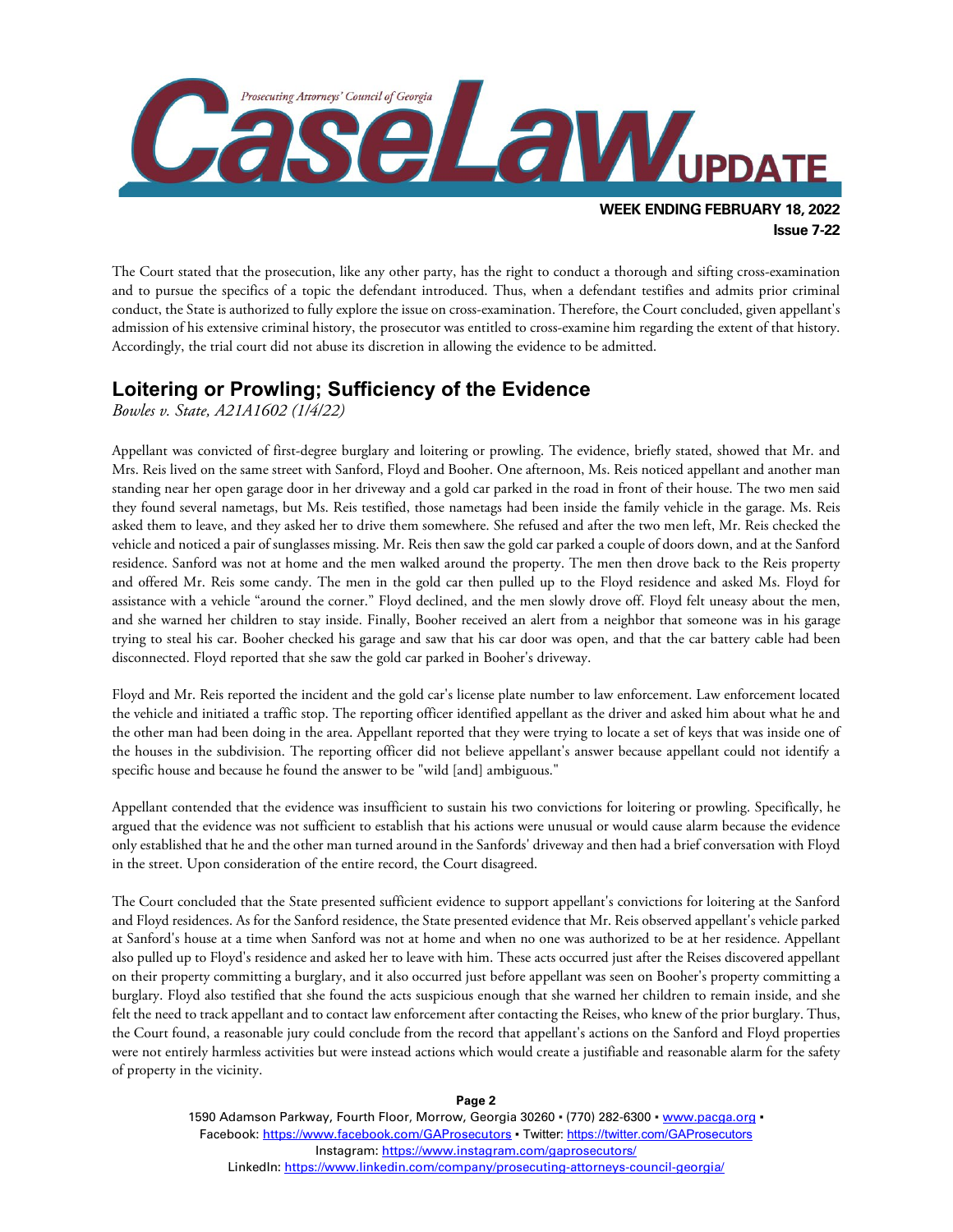

Nevertheless, citing OCGA § 16-11-36 (b), appellant argued that his actions were not suspicious because he did not attempt to flee from the homeowners or law enforcement and because he complied with every request by the homeowners to leave. However, the Court stated, the fact that appellant did not attempt to flee, did not refuse to identify himself, or did not attempt to conceal himself from law enforcement standing alone, does not mean that the evidence was insufficient to support a finding of prowling or loitering. Pursuant to the loitering statute, law enforcement provided appellant with an opportunity to explain his presence in the vicinity, and it was for the jury to decide whether the explanation that appellant gave the officers for his presence and conduct was true and, if true, whether it dispelled the immediate public safety concern. And here, the Court found, the jury was free to

reject appellant's explanation about his actions given that no evidence at trial confirmed his story that he was attempting to locate lost keys. Accordingly, the Court concluded that the evidence at trial was sufficient to support appellant's convictions for loitering or prowling.

# **Search & Seizure; K-9 Alerts**

*State v. Arroyo, A21A1358 (1/4/22)*

Arroyo charged with trafficking in cocaine. The trial court granted his motion to suppress, and the State appealed.

The evidence showed that a police officer received a tip from a CI that the informant had seen "several" kilograms of cocaine inside Arroyo's apartment. The investigator and a K-9 unit arrived at the apartment complex shortly after noon. Although the investigator first testified that the complex did not have an exterior gate, he later testified that there was such a gate, that it was open "during business hours" and shut at night, and that "you ha[d] to have a key fob or a number to get in at the gate — the call box." The investigator could not recall whether he and his partner actually did anything to assist the gate opening when they entered the complex. The officers bypassed the leasing office to avoid any "tipp[ing] off" of tenants, understanding as they did so that unauthorized visitors could be asked to leave.

The investigator testified that the front door to Arroyo's apartment, designated as Apartment G, was located on an upper floor, with three other apartments' doors opening onto the same open-air corridor "inside the building." When the K-9 officer conducted a leashed dog sniff along the corridor, the dog alerted only in front of Apartment G. The officers then obtained a warrant and located the cocaine in the apartment.

The State argued that the trial court erred when it granted the motion to suppress because the area where the open-air sniff occurred was not part of the protected curtilage. The Court stated that the search of the area outside of the apartment doorway at issue here, conducted without a warrant, is presumed to be invalid, and the State has the burden of proving otherwise. Although the boundaries of the curtilage are clearly marked for most homes, the analysis becomes more complicated when the residence is an apartment in a multi-family dwelling in an urban area. Citing *United States v. Dunn*, 480 U.S. 294 (107 SCt 1134, 94 LE2d 326) (1987), the Court stated that there are four factors to be considered in defining the extent of a curtilage: 1) the proximity of the area claimed to be curtilage to the home; 2) whether the area is included within an enclosure surrounding the home; 3) the nature of the uses to which the area is put; and 4) the steps taken by the resident to protect the area from observation by people passing by.

And here, construing the record in favor of the trial court's judgment, the Court concluded that the trial court did not err when it suppressed the evidence at issue. As to the first *Dunn* factor, proximity, the evidence supported a conclusion that the open-air sniff took place at or immediately in front of the apartment door and that this area was within the protected curtilage. As to the second *Dunn* factor, enclosure, some evidence showed that the apartment complex had an exterior gate that sometimes excluded

**Page 3**

1590 Adamson Parkway, Fourth Floor, Morrow, Georgia 30260 · (770) 282-6300 · [www.pacga.org](http://www.pacga.org/) · Facebook:<https://www.facebook.com/GAProsecutors> . Twitter[: https://twitter.com/GAProsecutors](https://twitter.com/GAProsecutors) Instagram[: https://www.instagram.com/gaprosecutors/](https://www.instagram.com/gaprosecutors/) LinkedIn:<https://www.linkedin.com/company/prosecuting-attorneys-council-georgia/>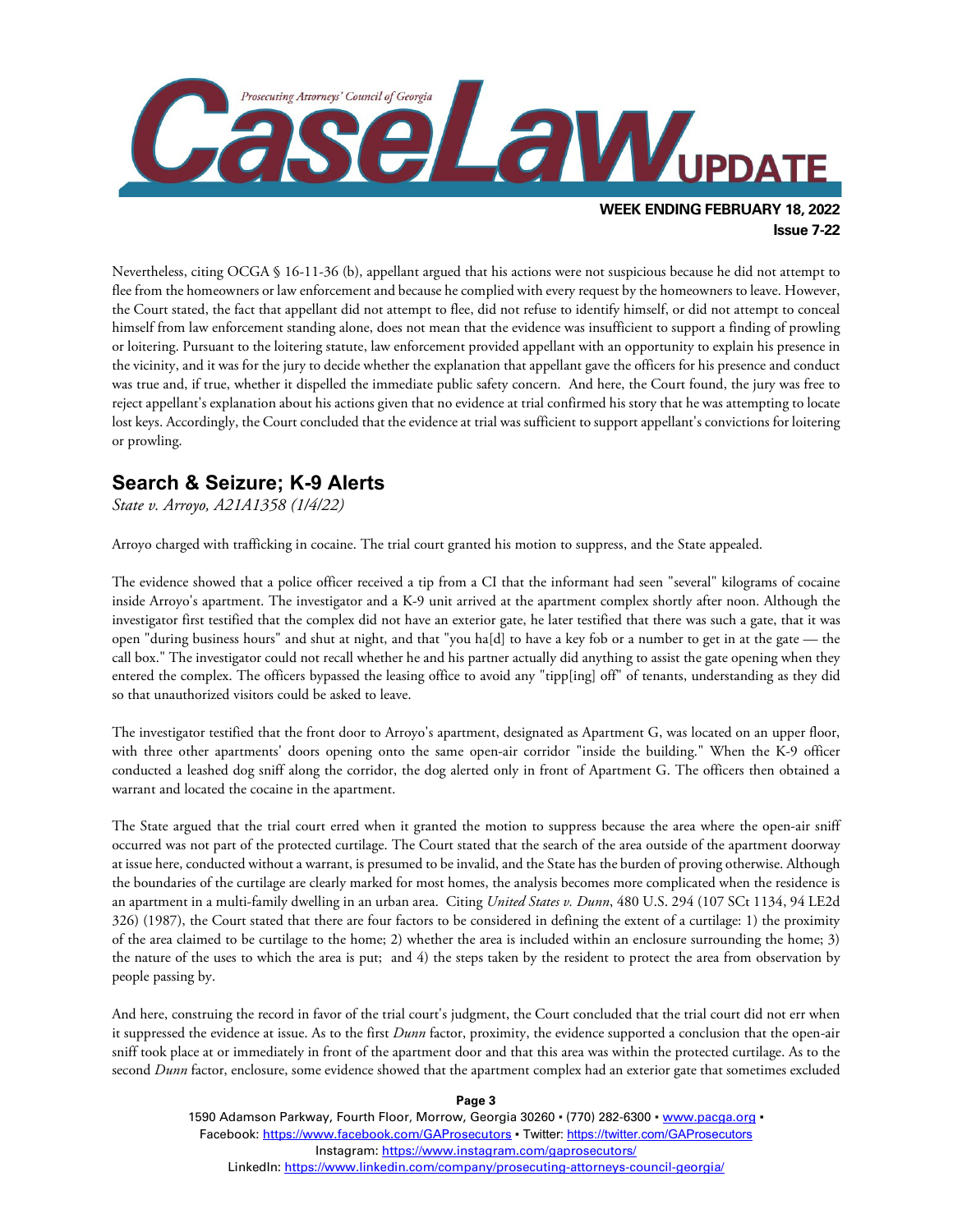

the general public from the entire property, including the corridor in front of the apartment itself. The same evidence could also be construed as an attempt to limit the nature of the uses to which the area is put to visits by tenants and their authorized guests.

The Court stressed that in the absence of evidence of record *demanding* a finding contrary to the judge's determination, it will not reverse a ruling sustaining a motion to suppress. And here, the Court found, the trial court was authorized to weigh the evidence before it as to proximity, exclusion, and use, and then to conclude that Arroyo had some reasonable expectation of privacy in the area immediately outside of his apartment door as within the curtilage of that apartment. The Court therefore affirmed the trial court's suppression of the evidence later recovered from the apartment as the product of an unreasonable search of the protected curtilage by the K-9 unit.

#### **Prosecutorial Misconduct; Ineffective Assistance of Counsel**

*McNeal v. State, A21A1482 (1/5/22)*

Appellant was convicted of incest and sexual battery. The victim was his 20-year-old daughter. He argued that the trial court erred under OCGA § 17-8-75 when it failed to take "remedial measures" during the State's closing arguments. The Court disagreed.

The record showed that the State argued in closing that, "offenders carefully select their victims. They want people that nobody's going to believe. They pick people that are vulnerable, especially vulnerable adults like [the victim in the instant case], and children. They select them. They're vulnerable. You can groom them." Trial counsel objected on the basis that this information was not in evidence, and the trial court overruled the objection.

The Court found that the evidence supported the State's deductions, in its argument, that the victim was vulnerable. The victim testified that she contacted her father in the middle of the night seeking a place to stay because she had a "falling out" with her grandmother, with whom she had been living. The victim and her young children, who were two years old and four months old at time, had no other place to stay. There also was some evidence to support the State's deduction that appellant had groomed her. The victim testified that appellant did not approach her sexually until the day after she had arrived. He got her alone and offered to take care of her if she would take care of him, telling her he would "make sure I didn't need anything" and that she "reminded him" of her mother.

Nevertheless, appellant contended, the trial court erred in not taking corrective action in response to his objection to the State's argument. The Court again disagreed. If a mere objection is overruled and defense counsel makes no further request for any curative action, the only authorized argument on appeal would be that the failure to sustain the objection was erroneous. In no case will the trial judge's ruling be reversed for not going further than requested. And here, the Court found, appellant made no request for curative action. The failure to give an unrequested curative instruction does not create reversible error. Accordingly, the Court noted, it could consider this portion of appellant's argument only under the plain error rule. However, because the trial court did not err, the Court held there was no plain error.

Next, appellant argued that his counsel rendered ineffective assistance of counsel. The record showed that the trial court denied appellant's motion in limine to allow counsel to introduce evidence of what he termed a "prior false accusation by the alleged victim in this case" that appellant had molested her when she was a child. However, while cross-examining the victim, appellant's counsel asked some explicitly phrased questions about what she had told law enforcement regarding the sexual acts that formed the basis of the appeal. Immediately following those questions, and despite the trial court's order, counsel then asked, "Did you

**Page 4**

1590 Adamson Parkway, Fourth Floor, Morrow, Georgia 30260 · (770) 282-6300 · [www.pacga.org](http://www.pacga.org/) · Facebook:<https://www.facebook.com/GAProsecutors> . Twitter[: https://twitter.com/GAProsecutors](https://twitter.com/GAProsecutors) Instagram[: https://www.instagram.com/gaprosecutors/](https://www.instagram.com/gaprosecutors/) LinkedIn:<https://www.linkedin.com/company/prosecuting-attorneys-council-georgia/>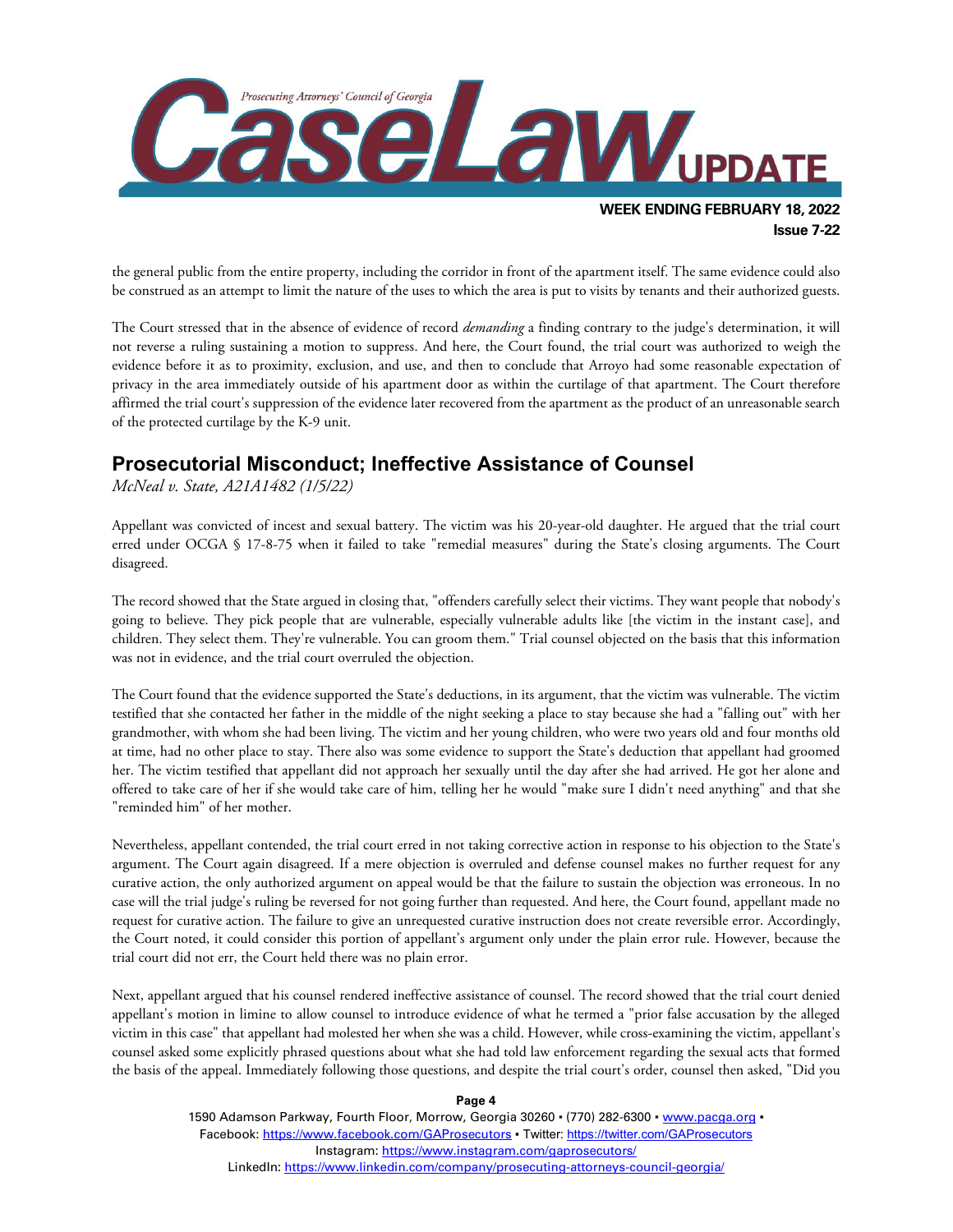

tell [law enforcement] that [appellant] had ever tried to sexually assault you in the past?" The State objected, the victim said that she was "piss[ed] . . . off" and asked to leave, and the trial court sent the jury out. Outside the presence of the jury, the trial court chastised appellant's counsel for disregarding its order.

Appellant contended that it can never be reasonable for trial counsel to violate a court order, and, the Court noted, his brief cited extensively to colloquies in the transcript that took place outside the presence of the jury. But, the Court stated, professional deficiency is only part of the *Strickland* equation assessing whether counsel rendered ineffective assistance. Appellant is required to show both that counsel was professionally deficient, and that absent that unprofessional conduct, a reasonable probability exists that the outcome of trial would have been different.

And here, the Court found, appellant's trial attorney testified that he asked the question hoping to cast doubt on the victim's credibility, as appellant had been in jail during the portion of the victim's childhood when she allegedly said he molested her. Decisions about what questions to ask on cross-examination are quintessential trial strategy and will rarely constitute ineffective assistance of counsel. In particular, whether to impeach prosecution witnesses and how to do so are tactical decisions. Further, counsel's question elicited no evidence, as the victim did not answer, and the trial court specifically instructed the jury that the statements of counsel are not evidence. While the jury certainly heard the question, because the jury was sent out, it did not hear the inflammatory colloquies to which appellant cited on appeal. Moreover, there was nothing to indicate that the question, albeit in violation of the trial court's order, created a substantial likelihood of a different result at trial. Accordingly, the Court concluded, appellant failed to meet both prongs of the *Strickland* test.

## **Right to Speedy Trial;** *Barker-Doggett* **Factors**

*Williams v. State, A21A1654 (1/5/22)*

Appellant was convicted of several crimes including false imprisonment and aggravated battery. He contended that the trial court erred in denying his motion to dismiss based on his constitutional right to a speedy trial. The Court disagreed.

The Court noted that a defendant's claim that this right was violated is analyzed in two stages. First, the trial court makes a threshold inquiry whether the interval from the arrest, indictment, or other formal accusation to the trial is long enough to be considered presumptively prejudicial. If not, the claim fails. A one-year delay is typically presumed to be prejudicial. And here, the Court found, more than two years elapsed between appellant's arrest and the start of trial, so the trial court did not abuse its discretion in concluding that this delay raised a presumption of prejudice.

If the delay is presumptively prejudicial, the trial court goes to stage two: application of the United States Supreme Court's four *Barker-Doggett* factors. (*Barker v. Wingo*, 407 U.S. 514, 530 (92 SCt 2182, 33 LE2d 101) (1972); *Doggett v. United States*, 505 U.S. 647, 652 (112 SCt 2686, 120 LE2d 520) (1992)). Those factors include (1) whether the delay before trial was uncommonly long, (2) whether the government or the criminal defendant is more to blame for the delay, (3) whether, in due course, the defendant asserted his right to a speedy trial, and (4) whether he suffered prejudice as the delay's result.

As to the length of the delay, although long, the trial court weighed this factor "only nominally against the State" in light of the seriousness of the crimes with which appellant was charged and the fact that the State announced ready at most trial calendars; the majority of the delays were caused by issues with appellant securing suitable trial counsel. Thus, the Court found, because there is no bright-line rule that all uncommonly long delays must be weighed heavily against the State, and because the delay was

**Page 5**